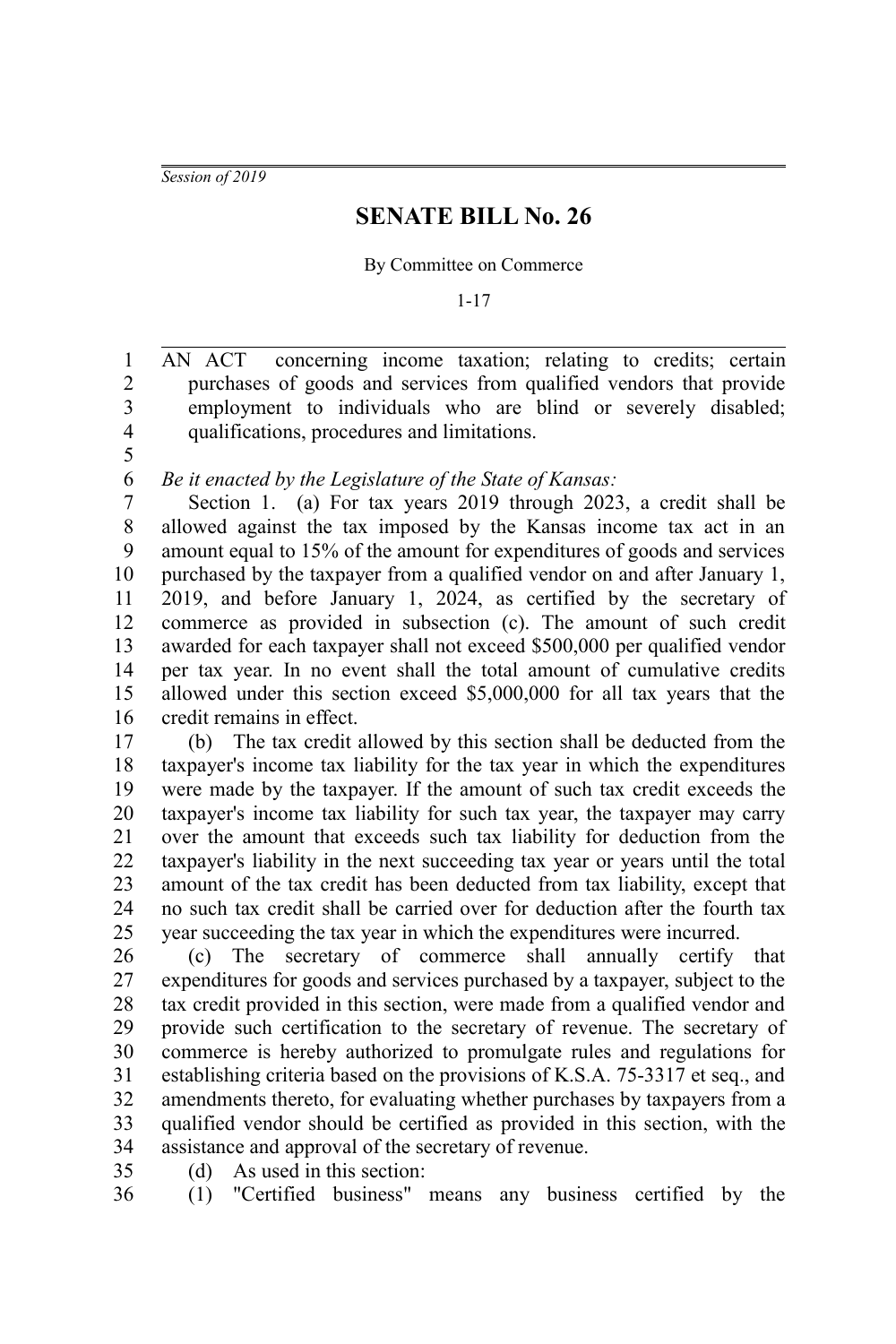department of administration that is a sole proprietorship, partnership, association or corporation domiciled in Kansas, or any corporation, even if a wholly owned subsidiary of a foreign corporation, that: 1 2 3

(A) Does business primarily in Kansas or substantially all of its production in Kansas; 4 5

(B) employs at least 30% of its employees who are individuals with disabilities and reside in Kansas; 6 7

(C) offers to contribute at least 75% of the premium cost for individual health insurance coverage for each employee. The department of administration shall require a certification of these facts; and 8 9 10

(D) does not employ individuals under a certificate issued by the United States secretary of labor under 29 U.S.C. § 214(c); 11 12

(2) "individuals with disabilities" or "individual with a disability" means any individual who: 13 14

(A) Is certified by the Kansas department for aging and disability services or by the Kansas department for children and families, which administers the rehabilitation services program as having a physical or mental impairment that constitutes a substantial barrier to employment; 15 16 17 18

(B) works a minimum number of hours per week for a certified business necessary to qualify for health insurance coverage offered pursuant to subsection  $(d)(1)$ ; and 19 20 21

(C) (i) is receiving services, has received services or is eligible to receive services under a home and community based services program, as defined by K.S.A. 39-7,100, and amendments thereto; 22 23 24

(ii) is employed by a charitable organization domiciled in the state of Kansas and exempt from federal income taxation pursuant to section  $501(c)(3)$  of the federal internal revenue code of 1986, as amended; or 25 26 27

(iii) is an individual with a disability pursuant to the disability standards established by the social security administration as determined by the Kansas disability determination services under the Kansas department for children and families; and 28 29 30 31

32

(3) "qualified vendor" means an entity that:

(A) Is a "qualified vendor" pursuant to K.S.A. 75-3317, and amendments thereto, or is a "certified business" that is also a nonprofit organization pursuant to K.S.A. 75-3740, and amendments thereto; 33 34 35

(B) pays minimum wage or above to all their employees in a manner that meets the definition of "competitive employment" pursuant to K.S.A. 44-1136, and amendments thereto; 36 37 38

(C) meets the definition of employing all of their workers in an "integrated setting" pursuant to K.S.A. 44-1136, and amendments thereto; and 39 40 41

(D) offers a qualified company-sponsored insurance plan under the affordable care act or pays the required subsidy to the internal revenue 42 43